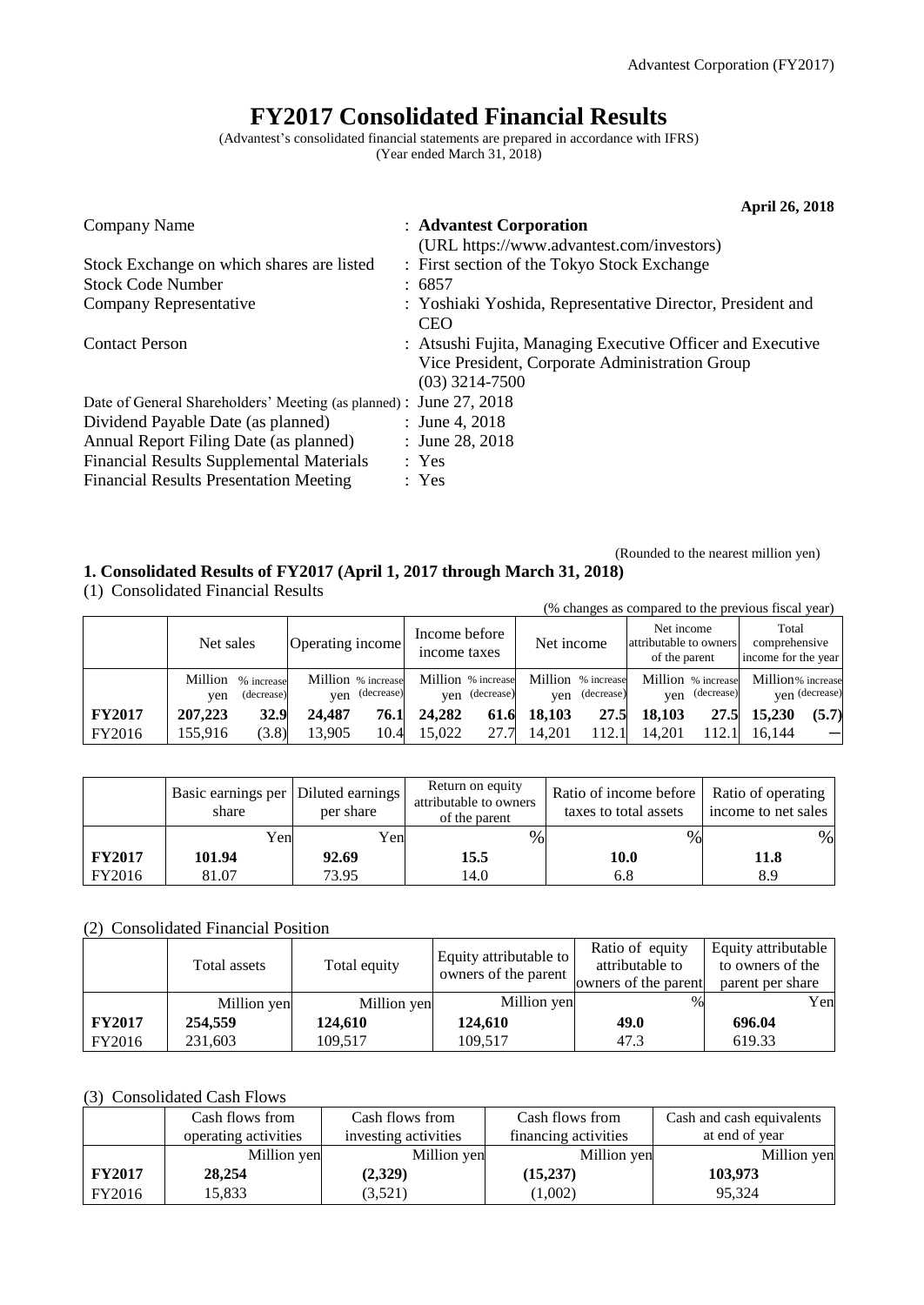## **2. Dividends**

|                      |       |        | Dividend per share                           |          |              | Cash dividend<br>rate for equity   |                                |                                                              |
|----------------------|-------|--------|----------------------------------------------|----------|--------------|------------------------------------|--------------------------------|--------------------------------------------------------------|
|                      | First | Second | Third<br>quarter end quarter end quarter end | Year end | Annual total | Total<br>dividend<br>paid (annual) | Payout ratio<br>(consolidated) | attributable to<br>owners of the<br>parent<br>(consolidated) |
|                      | Yen   | Yen    | Yen                                          | Yen      | Yen          | Million yen                        | $\%$                           | $\%$                                                         |
| FY2016               |       | 13.00  |                                              | 12.00    | 25.00        | 4,399                              | 30.8                           | 4.3                                                          |
| FY2017               |       | 9.00   |                                              | 23.00    | 32.00        | 5,715                              | 31.4                           | 4.9                                                          |
| FY2018<br>(forecast) |       |        |                                              |          |              | N/A                                |                                | N/A                                                          |

## **3. Projected Results for FY2018 (April 1, 2018 through March 31, 2019)**

|               |                |     |                  |      |                |               |                |            |                | (% changes as compared to the previous fiscal year) |
|---------------|----------------|-----|------------------|------|----------------|---------------|----------------|------------|----------------|-----------------------------------------------------|
|               | Net sales      |     | Operating income |      | income taxes   | Income before |                | Net income |                | Net income attributable<br>to owners of the parent  |
|               | Million<br>yen | %   | Million<br>yen   | $\%$ | Million<br>ven | $\%$          | Million<br>yen | $\%$       | Million<br>yen | $\%$                                                |
| <b>FY2018</b> | 230,000        | 1.0 | 34.500           | 40.9 | 34,760         | 43.2          | 27,800         | 53.6       | 27,800         | 53.6                                                |

## **4. Others**

- (1) Material changes in subsidiaries during this period (changes in scope of consolidation resulting from changes in subsidiaries): None
- (2) Changes in accounting policies and accounting estimates
	- 1) Changes in accounting policies required by IFRS: None
	- 2) Changes arising from factors other than 1: None
	- 3) Changes in accounting estimates: None
- (3) Number of issued and outstanding share (ordinary share):
	- 1) Number of issued and outstanding share at the end of each fiscal period (including treasury share): FY2017 199,566,770 shares; FY2016 199,566,770 shares.
	- 2) Number of treasury share at the end of each fiscal period:
	- FY2017 20,539,246 shares; FY2016 22,736,166 shares.
	- 3) Average number of outstanding share for each period: FY2017 177,580,557 shares; FY2016 175,180,404 shares.

## **(Reference) Non-Consolidated Results of FY2017 (April 1, 2017 through March 31, 2018)**

(1) Non-Consolidated Financial Results

|               |             |                          |                            |                          |                 |                          | (% changes as compared to the previous fiscal year) |                          |
|---------------|-------------|--------------------------|----------------------------|--------------------------|-----------------|--------------------------|-----------------------------------------------------|--------------------------|
|               | Net sales   |                          | Operating income<br>(loss) |                          | Ordinary income |                          | Net income                                          |                          |
|               | Million yen | % increase<br>(decrease) | Million yen                | % increase<br>(decrease) | Million yen     | % increase<br>(decrease) | Million yen                                         | % increase<br>(decrease) |
| <b>FY2017</b> | 181,830     | 26.7                     | 10,058                     | 118.3                    | 26,709          | 171.1                    | 26,302                                              | 72.6                     |
| FY2016        | 143,559     | 16.1                     | 4,607                      |                          | 9,851           | 68.3                     | 15,238                                              | 115.5                    |

|               | Net income per share -<br>basic | Net income per share -<br>diluted |  |
|---------------|---------------------------------|-----------------------------------|--|
|               | Yenl                            | Yen                               |  |
| <b>FY2017</b> | 148.11                          | 133.57                            |  |
| FY2016        | 86.98                           | 78.49                             |  |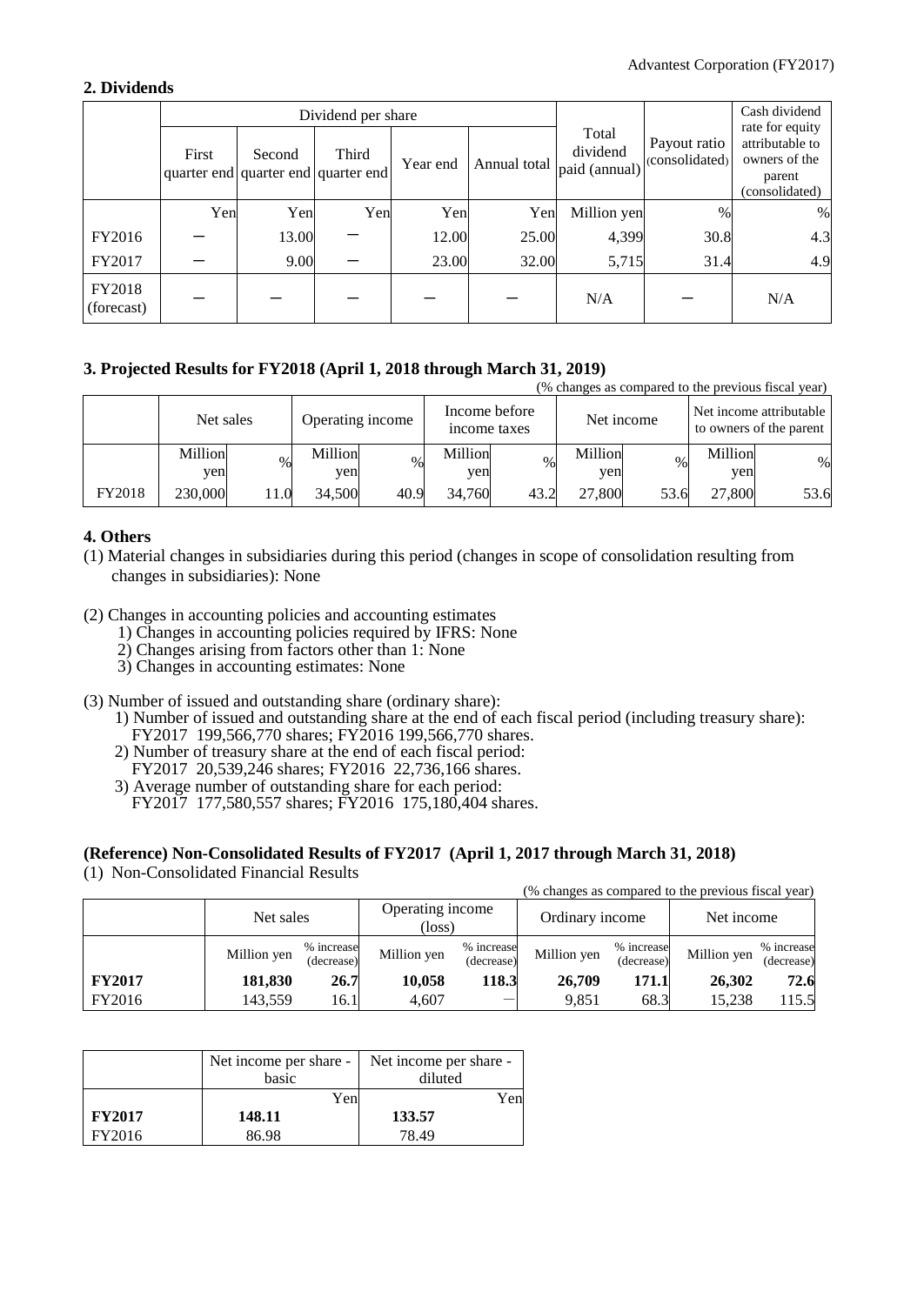(2) Non-Consolidated Financial Position

|               | Total assets | Net assets  | Equity-to-assets ratio | Net assets<br>per share |     |
|---------------|--------------|-------------|------------------------|-------------------------|-----|
|               | Million yen  | Million yen | $\%$                   |                         | Yen |
| <b>FY2017</b> | 291,126      | 155,528     | 53.2                   | 865.73                  |     |
| FY2016        | 270,123      | 130.031     | 47.6                   | 727.40                  |     |

(Reference) Shareholders' Equity at the end of each fiscal period: FY2017 (Y) 154,990 million; FY2016 (Y) 128,627 million

## **Status of Audit Procedures**

This consolidated financial results report is not subject to audit procedures by independent auditors.

## **Explanation on the Appropriate Use of Future Earnings Projections and Other Special Instructions**

This document contains "forward-looking statements" that are based on Advantest's current expectations, estimates and projections. These forward-looking statements are subject to known and unknown risks, uncertainties and other factors that may cause Advantest's actual results, levels of activities, performance or achievements to be materially different from those expressed or implied by such forward-looking statements. These factors include: (i) changes in demand for the products and services produced and offered by Advantest's customers, including semiconductors, communications services and electronic goods; (ii) circumstances relating to Advantest's investment in technology, including its ability to timely develop products that meet the changing needs of semiconductor manufacturers, communications network equipment and components makers and service providers; (iii) significant changes in the competitive environment in the major markets where Advantest purchases materials, components and supplies for the production of its products or where its products are produced, distributed or sold; and (iv) changes in economic conditions, currency exchange rates or political stability in the major markets where Advantest procures materials, components and supplies for the production of its principal products or where its products are produced, distributed or sold.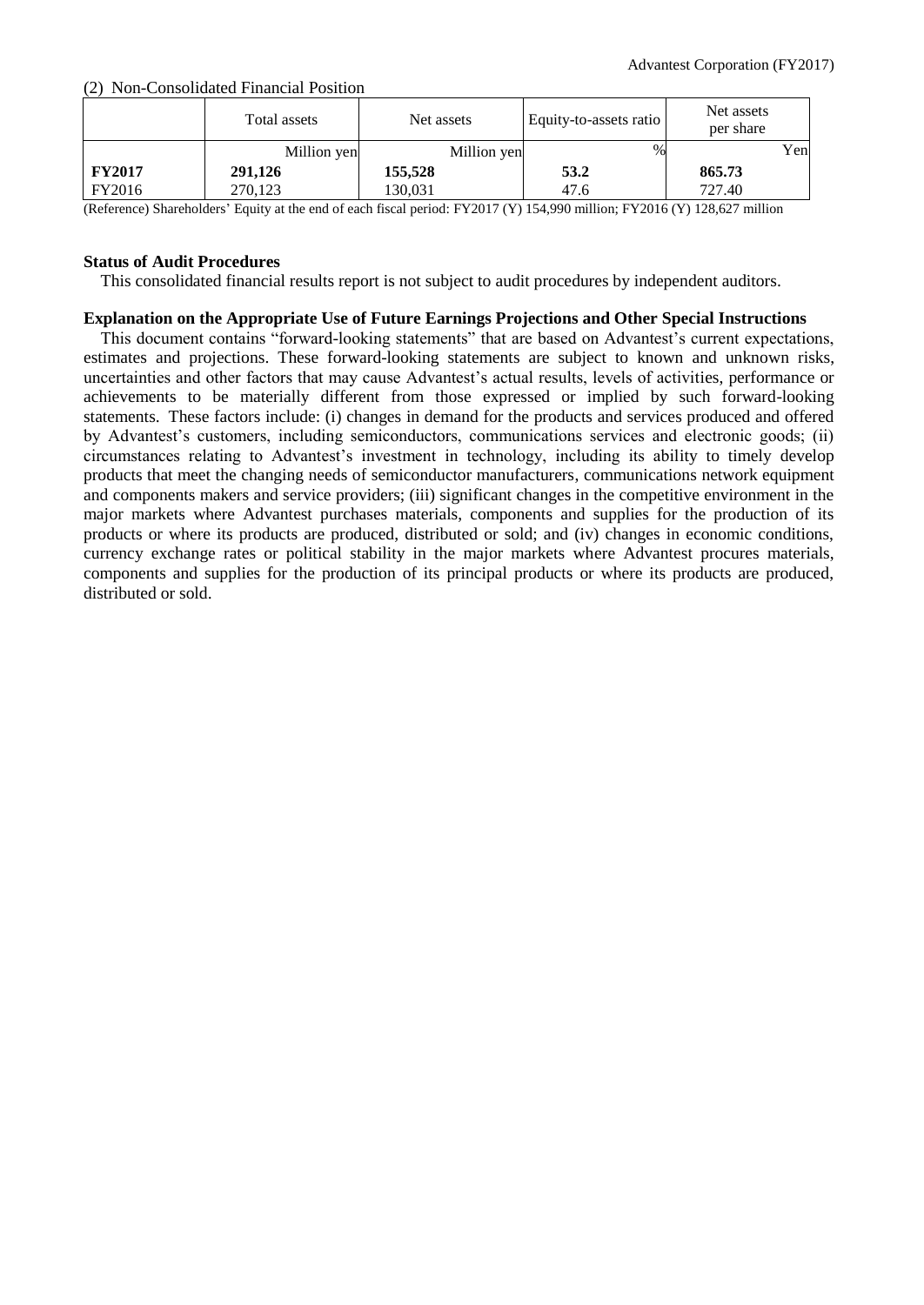## **Contents**

|    |                                                                                                                             | P. 2          |
|----|-----------------------------------------------------------------------------------------------------------------------------|---------------|
|    |                                                                                                                             | P. 2          |
|    | (2) Overview of Financial Condition for FY2017 ·································                                            | P. 4          |
|    | (3) Overview of Cash Flows for $FY2017 \cdots \cdots \cdots \cdots \cdots \cdots \cdots \cdots \cdots \cdots \cdots \cdots$ | P.4           |
|    |                                                                                                                             | P. 5          |
| 2. |                                                                                                                             | P. 5          |
| 3. | Consolidated Financial Statements and Main Notes                                                                            | $P_{\cdot}$ 6 |
|    | (1) Consolidated Statements of Financial Position ·······························                                           | P. 6          |
|    | (2) Consolidated Statements of Profit or Loss and Consolidated Statements of Comprehensive                                  |               |
|    |                                                                                                                             | P. 8          |
|    | (3) Consolidated Statements of Changes in Equity                                                                            | P. 10         |
|    |                                                                                                                             | P. 11         |
|    | (5) Notes to the Consolidated Financial Statements                                                                          | P. 12         |
|    |                                                                                                                             | P. 12         |
|    |                                                                                                                             | P. 12         |
|    |                                                                                                                             | P. 13         |
|    |                                                                                                                             | P. 13         |
|    | <exhibit></exhibit>                                                                                                         |               |
|    |                                                                                                                             | P. 14         |
|    |                                                                                                                             |               |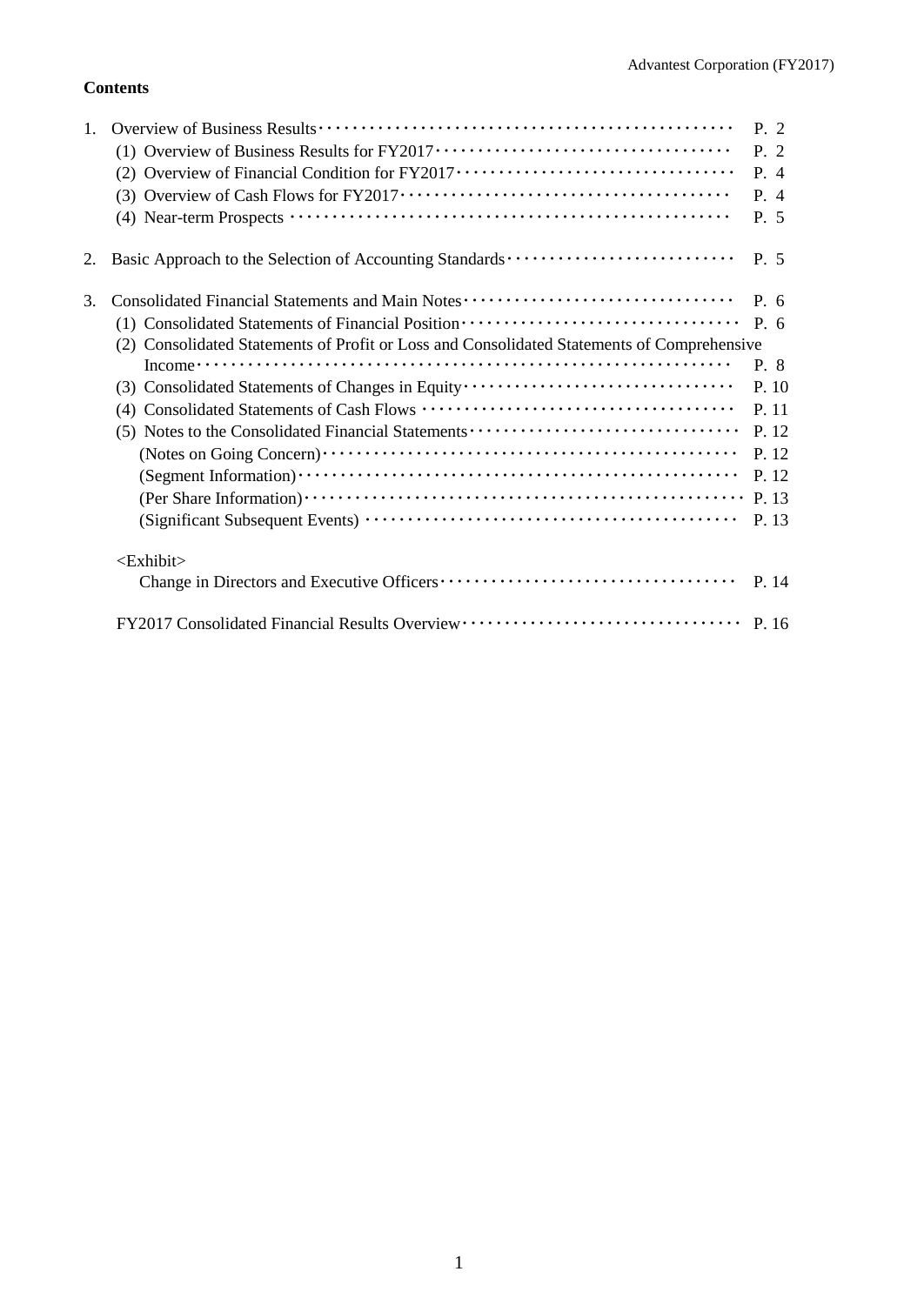## 1. Overview of Business Results

(1) Overview of Business Results for FY2017

1) Consolidated Financial Results of FY2017 (April 1, 2017 through March 31, 2018)

|                            |        |        | (in billion yen)                                                     |
|----------------------------|--------|--------|----------------------------------------------------------------------|
|                            | FY2016 | FY2017 | As compared to<br>the previous<br>fiscal year<br>increase (decrease) |
| Orders received            | 164.7  | 247.8  | 50.5%                                                                |
| Net sales                  | 155.9  | 207.2  | 32.9%                                                                |
| Operating income           | 13.9   | 24.5   | 76.1%                                                                |
| Income before income taxes | 15.0   | 24.3   | 61.6%                                                                |
| Net income                 | 14.2   | 18.1   | 27.5%                                                                |

During Advantest's FY2017, the global economy continued its overall recovery trend. In developed countries, in addition to the strong US economy, the pace of recovery was seen to be accelerating in Europe and Japan as well. Growth continued in emerging countries such as China.

In semiconductor-related markets, there was generally a slump in capex for semiconductors used in smartphones due to prolonged Chinese smartphone inventory adjustments. However, there was solid growth in demand for automotive semiconductors and sensors amid the development of advances in automotive electronics. Moreover, vigorous growth in demand for data center-related semiconductors continued, especially for 3D NAND flash memory and DRAM, causing memory semiconductor manufacturers to actively invest in expanding production capacity.

Average currency exchange rates in the current fiscal year were 1 USD to 111 JPY (108 JPY in the previous fiscal year) and 1 EUR to 129 JPY (119 JPY in the previous fiscal year).

In this business environment, Advantest worked to capture demand for test equipment for memory semiconductors and automotive semiconductors, both of which have shown remarkable growth, as well as to boost sales of peripheral devices for semiconductor testing. Advantest also took steps to increase production capacity in order to keep up with the steep increase in demand.

As a result, orders received were (Y) 247.8 billion (50.5% increase in comparison to the previous fiscal year), and net sales were (Y) 207.2 billion (32.9% increase in comparison to the previous fiscal year). Both showed their highest level of performance in 11 years, since FY2006. Gross margin was below that of the last fiscal year due to factors such as a lower proportion of highly profitable products in our product mix, and the recording of writedown to inventories in nanotechnology. Nonetheless, our all-out efforts to improve operational efficiency led to operating income reaching (Y) 24.5 billion (76.1% increase in comparison to the previous fiscal year). Income before income taxes was (Y) 24.3 billion (61.6% increase in comparison to the previous fiscal year), and net income was (Y) 18.1 billion (27.5% increase in comparison to the previous fiscal year). The percentage of net sales to overseas customers was 93.2% (88.2% in the previous fiscal year).

Conditions of business segments are described below.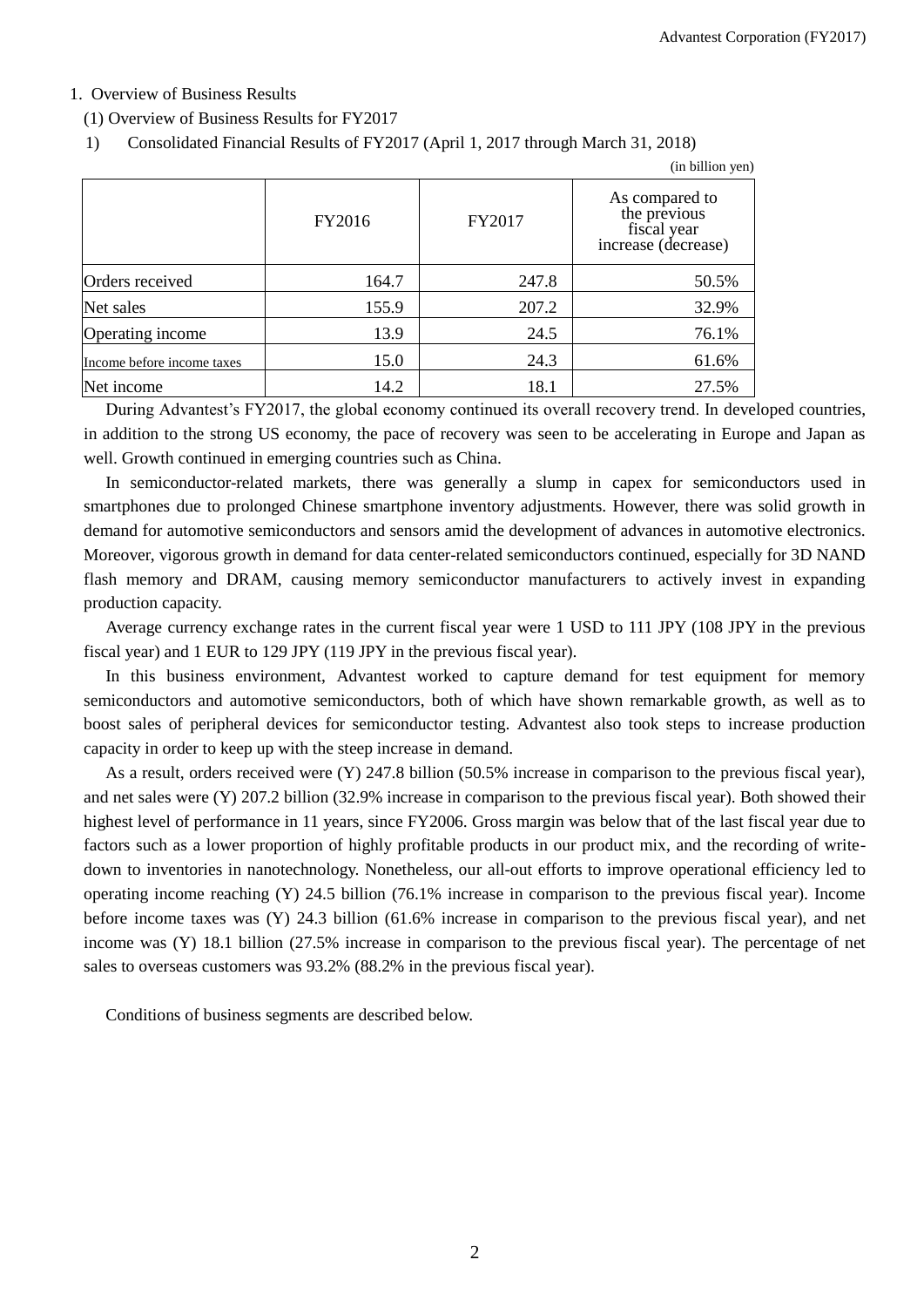|                 |        |        | (in billion yen)                                                     |
|-----------------|--------|--------|----------------------------------------------------------------------|
|                 | FY2016 | FY2017 | As compared to<br>the previous<br>fiscal year<br>increase (decrease) |
| Orders received | 106.2  | 169.7  | 59.8%                                                                |
| Net sales       | 101.3  | 140.9  | 39.2%                                                                |
| Segment income  | 16.7   | 28.9   | 73.7%                                                                |

<Semiconductor and Component Test System Segment>

In the Semiconductor & Component Test System segment, Advantest's non-memory semiconductor test system business saw continued strong demand for products for use in automotive semiconductors, OLED display drivers, and LCD display drivers. Demand for smartphone-related semiconductor test equipment had been stagnant since the beginning of the fiscal year, but began to recover at the end of 2017. In our memory semiconductor test system business, both orders received and sales grew in comparison to the previous fiscal year due to the vigorous growth in capex by semiconductor manufacturer customers and Advantest's increase in market share.

As a result of the above, orders received were (Y) 169.7 billion (59.8% increase in comparison to the previous fiscal year), net sales were (Y) 140.9 billion (39.2% increase in comparison to the previous fiscal year), and segment income was (Y) 28.9 billion (73.7% increase in comparison to the previous fiscal year).

 $\langle$  Mechatronics System Segment $\langle$ 

|                 |        |        | (in billion yen)                                                     |
|-----------------|--------|--------|----------------------------------------------------------------------|
|                 | FY2016 | FY2017 | As compared to<br>the previous<br>fiscal year<br>increase (decrease) |
| Orders received | 26.9   | 44.0   | 63.5%                                                                |
| Net sales       | 25.2   | 35.9   | 42.5%                                                                |
| Segment income  | (1.5)  | (2.7   |                                                                      |

In the Mechatronics System Segment, sales of device interfaces, which correlate highly with memory semiconductor test system demand, increased due to the active investment of memory semiconductor manufacturers in capacity expansion. As investment for mass production of automotive semiconductors expanded, the demand for test handlers grew as well. However, our nanotechnology business recorded a loss of (Y) 3.3 billion in write-down to inventories during the third quarter related to our decision to cancel some projects.

As a result of the above, orders received were (Y) 44.0 billion (63.5% increase in comparison to the previous fiscal year), net sales were (Y) 35.9 billion (42.5% increase in comparison to the previous fiscal year), and segment loss was (Y) 2.7 billion ((Y) 1.2 billion declines in comparison to the previous fiscal year).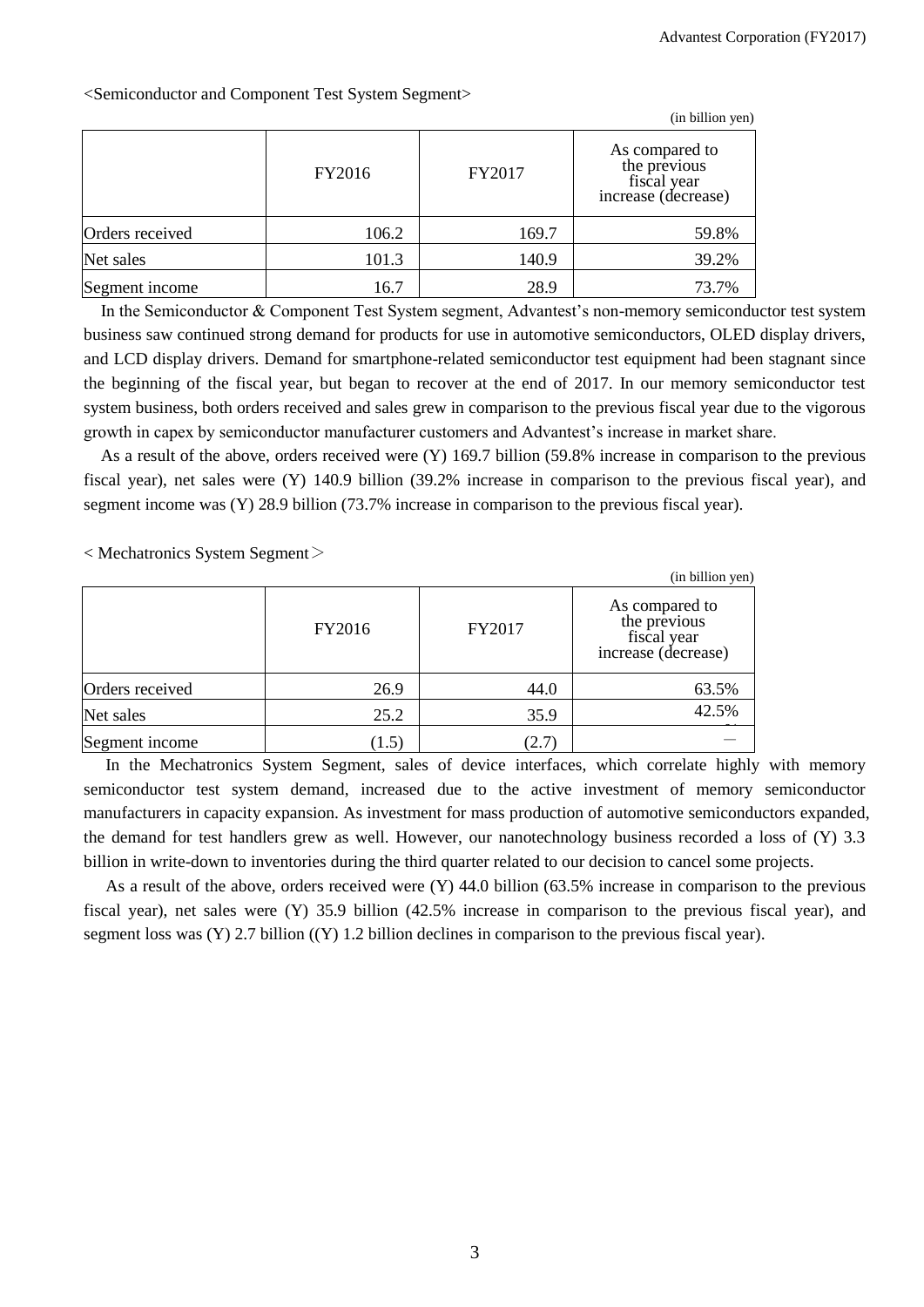|                 |        |        | (in billion yen)                                                     |
|-----------------|--------|--------|----------------------------------------------------------------------|
|                 | FY2016 | FY2017 | As compared to<br>the previous<br>fiscal year<br>increase (decrease) |
| Orders received | 31.5   | 34.1   | 8.1%                                                                 |
| Net sales       | 29.5   | 30.5   | 3.3%                                                                 |
| Segment income  | 4.8    | 4.2    | $(12.9\%)$                                                           |

The Services Support and Others Segment saw stable demand for maintenance services, supported by an environment of increased semiconductor production. Moreover, inquiries for SSD testers increased as well, driven by strong growth in investment related to data centers. At the same time, the field service business and SSD tester business saw an increase in resources for the future expansion of our business.

As a result of the above, orders received were (Y) 34.1 billion (8.1% increase in comparison to the previous fiscal year), net sales were (Y) 30.5 billion (3.3% increase in comparison to the previous fiscal year), and segment income was (Y) 4.2 billion (12.9% decrease in comparison to the previous fiscal year).

## 2) Overview of Non-Consolidated Financial Results for FY2017

During FY2017, as a result of the solid growth in demand for automotive semiconductors and sensors due to the development of advances in automotive electronics, and the active investment in expanding production capacity by memory semiconductor manufacturers, net sales were (Y) 181.8 billion (26.7% increase in comparison to the previous fiscal year). Despite the recording of write-down to inventories in nanotechnology, operating income was (Y) 10.1 billion (118.3% increase in comparison to the previous fiscal year) due to the increase in sales and the improvement in business efficiency. As a result of dividend income from consolidated subsidiaries, ordinary income was (Y) 26.7 billion (171.1% increase in comparison to the previous fiscal year). Net income was (Y) 26.3 billion (72.6% increase in comparison to the previous fiscal year).

## (2) Overview of Financial Condition for FY2017

Total assets at the end of FY2017 amounted to (Y) 254.6 billion, an increase of (Y) 23.0 billion compared to the previous fiscal year, primarily due to an increase of (Y) 10.5 billion, (Y) 8.6 billion and (Y) 5.5 billion in inventories, cash and cash equivalents, and trade and other receivables, respectively. The amount of total liabilities was (Y) 129.9 billion, an increase of (Y) 7.9 billion compared to the previous fiscal year, primarily due to a decrease of (Y) 15.0 billion in redemption of corporate bonds, offset by an increase of (Y) 14.8 billion in trade and other payables, (Y) 2.5 billion in other current liabilities mainly due to advance receipt, and (Y) 2.3 billion in income tax payables, respectively. Total Equity was (Y) 124.6 billion. Ratio of equity attributable to owners of the parent was 49.0%, an increase of 1.7 percentage points from March 31, 2017.

## (3) Overview of Cash Flows for FY2017

Cash and cash equivalents held at the end of FY2017 were (Y) 104.0 billion, an increase of (Y) 8.6 billion from the previous fiscal year.

Significant cash flows during this fiscal year and their causes are described below.

Net cash provided by operating activities was (Y) 28.3 billion (net cash inflow of (Y) 15.8 billion in FY2016). This amount was primarily attributable to an increase of (Y) 14.5 billion in trade and other payables, an increase of (Y) 10.5 billion in inventories and adjustments of non-cash items such as depreciation and amortization in addition to the income before income taxes of (Y) 24.3 billion.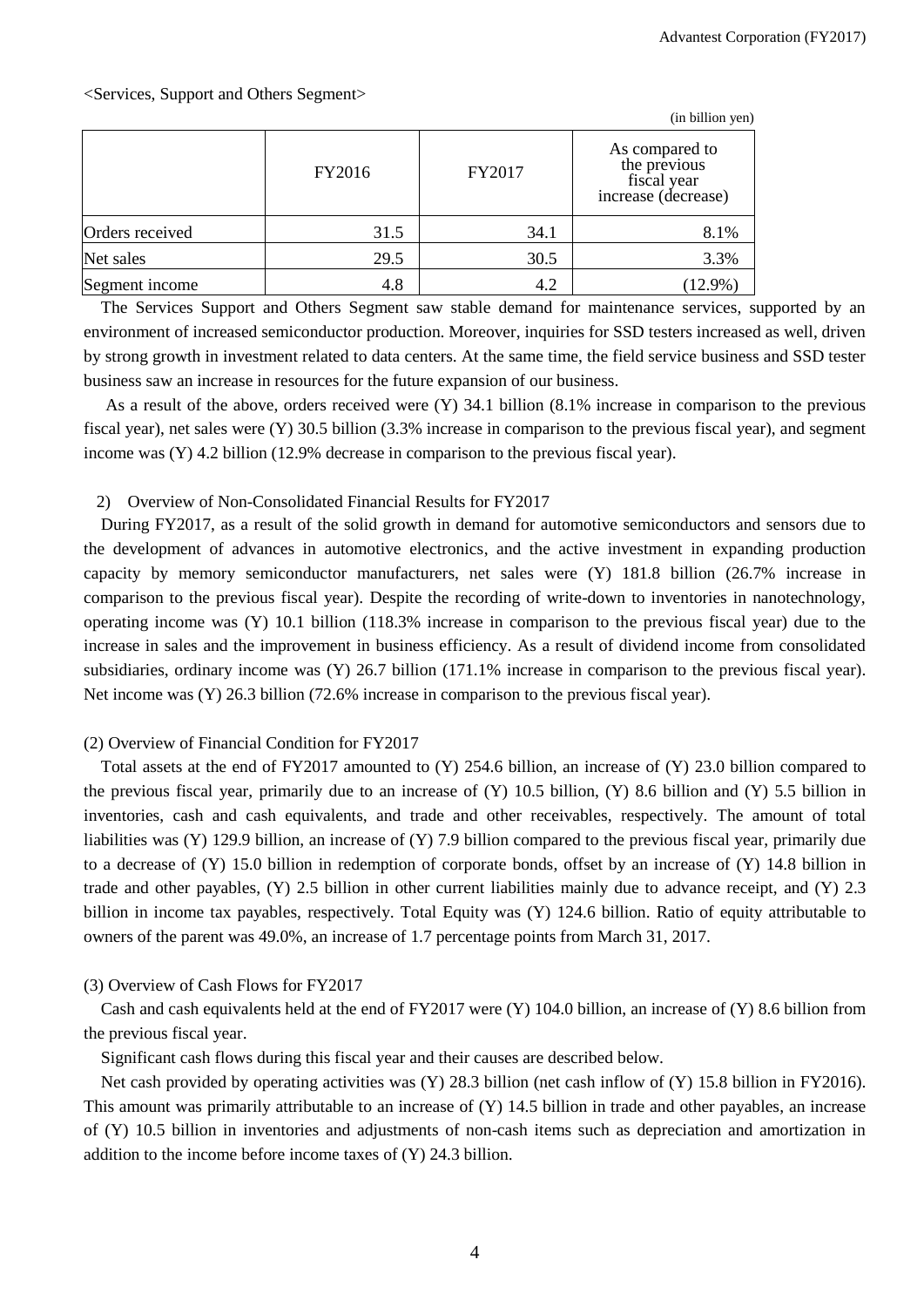Net cash used in investing activities was (Y) 2.3 billion (net cash outflow of (Y) 3.5 billion in FY2016). This amount was primarily attributable to purchases of property, plant and equipment in the amount of  $(Y)$  4.1 billion and proceeds from sale of property, plant and equipment in the amount of  $(Y)$  1.9 billion.

Net cash used in financing activities was  $(Y)$  15.2 billion (net cash outflow of  $(Y)$  1.0 billion in FY2016). This amount was primarily attributable to redemption of corporate bonds of (Y) 15.0 billion, dividends paid of (Y) 3.7 billion and disposal of treasury shares of (Y) 3.5 billion.

## (4) Near-term Prospects

The outlook for conditions in FY2018 in the non-memory test system market forecasts an increase in investment in high-speed logic IC, driven by the spread of new technologies such as AI and blockchain. The strong demand for automotive semiconductors and display drivers in FY2017 is also expected to continue into FY2018. In the memory semiconductor test systems market, the high level of demand for new test equipment is expected to continue, driven by further expansion of production of higher-speed, higher-capacity DRAM and other memory semiconductors.

Based on these forecasts, Advantest will endeavor to boost profits further by measures such as the expansion of our share of the semiconductor test equipment market and the appropriate allocation of resources.

Our forecast for FY2018 consolidated results, based on our near-term outlook for each business segment and the foreign exchange trends, calls for net sales of  $(Y)$  230.0 billion, operating income of  $(Y)$  34.5 billion, income before income taxes of (Y) 34.8 billion, and net income of (Y) 27.8 billion. This forecast is based on foreign exchange rates of 1 USD to 105 JPY and 1 Euro to 135 JPY.

## 2. Basic Approach to the Selection of Accounting Standards

Advantest adopted International Financial Reporting Standards ("IFRS") for the improvement of international comparability of its financial information in the capital markets as well as homogenization and efficiency of its financial information of its group companies.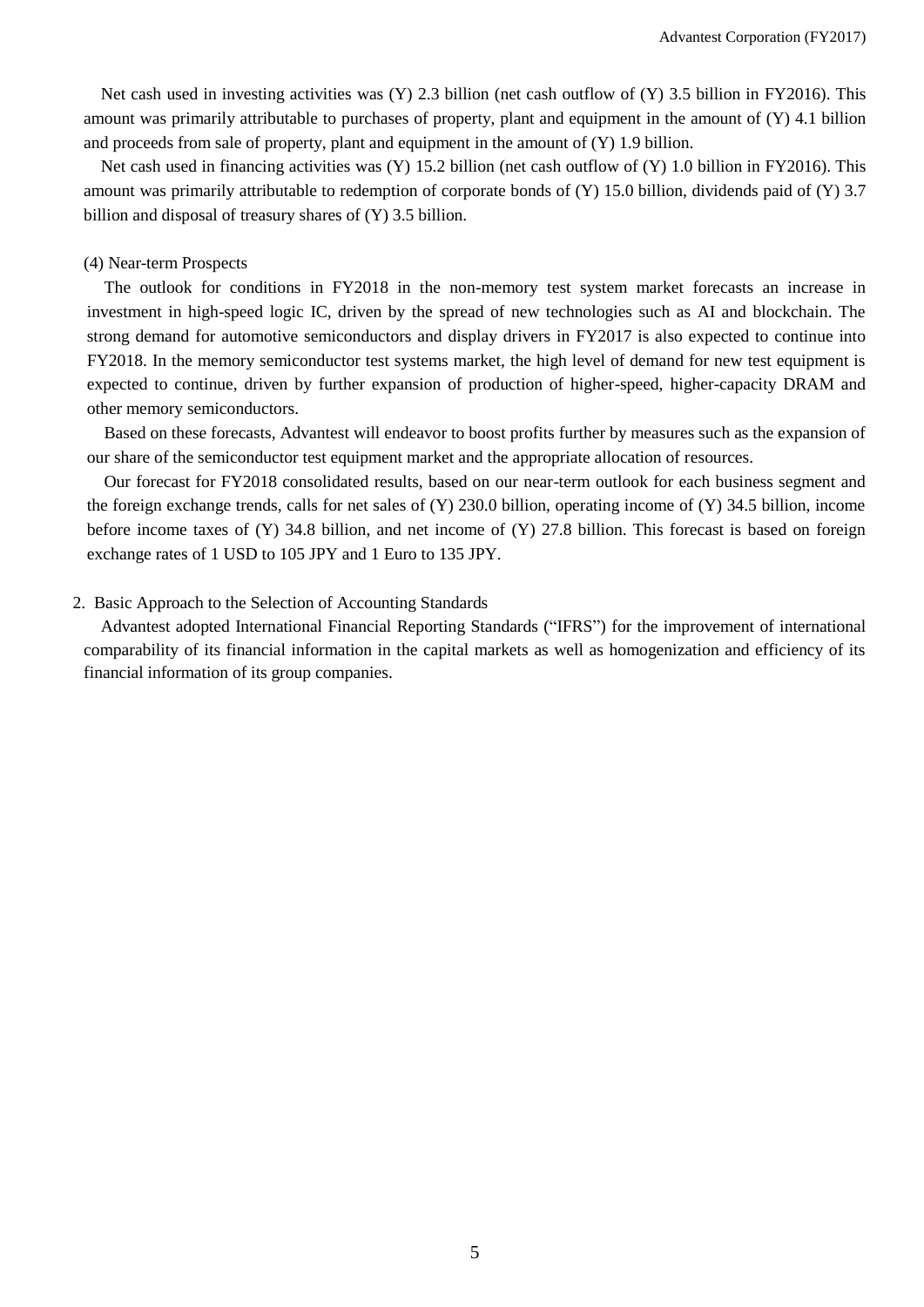## 3. Consolidated Financial Statements and Main Notes

## (1) Consolidated Statements of Financial Position

|                                    |                | Millions of Yen |
|------------------------------------|----------------|-----------------|
|                                    | As of          | As of           |
|                                    | March 31, 2017 | March 31, 2018  |
| Assets                             |                |                 |
| Current assets                     |                |                 |
| Cash and cash equivalents          | 95,324         | 103,973         |
| Trade and other receivables        | 32,451         | 37,929          |
| Inventories                        | 39,093         | 49,627          |
| Other current assets               | 2,976          | 4,784           |
| Subtotal                           | 169,844        | 196,313         |
| Assets held for sale               | 1,295          | 830             |
| Total current assets               | 171,139        | 197,143         |
| Non-current assets                 |                |                 |
| Property, plant and equipment, net | 29,915         | 29,232          |
| Goodwill and intangible assets     | 16,479         | 15,287          |
| Other financial assets             | 3,625          | 2,414           |
| Deferred tax assets                | 10,282         | 10,127          |
| Other non-current assets           | 163            | 356             |
| Total non-current assets           | 60,464         | 57,416          |
| Total assets                       | 231,603        | 254,559         |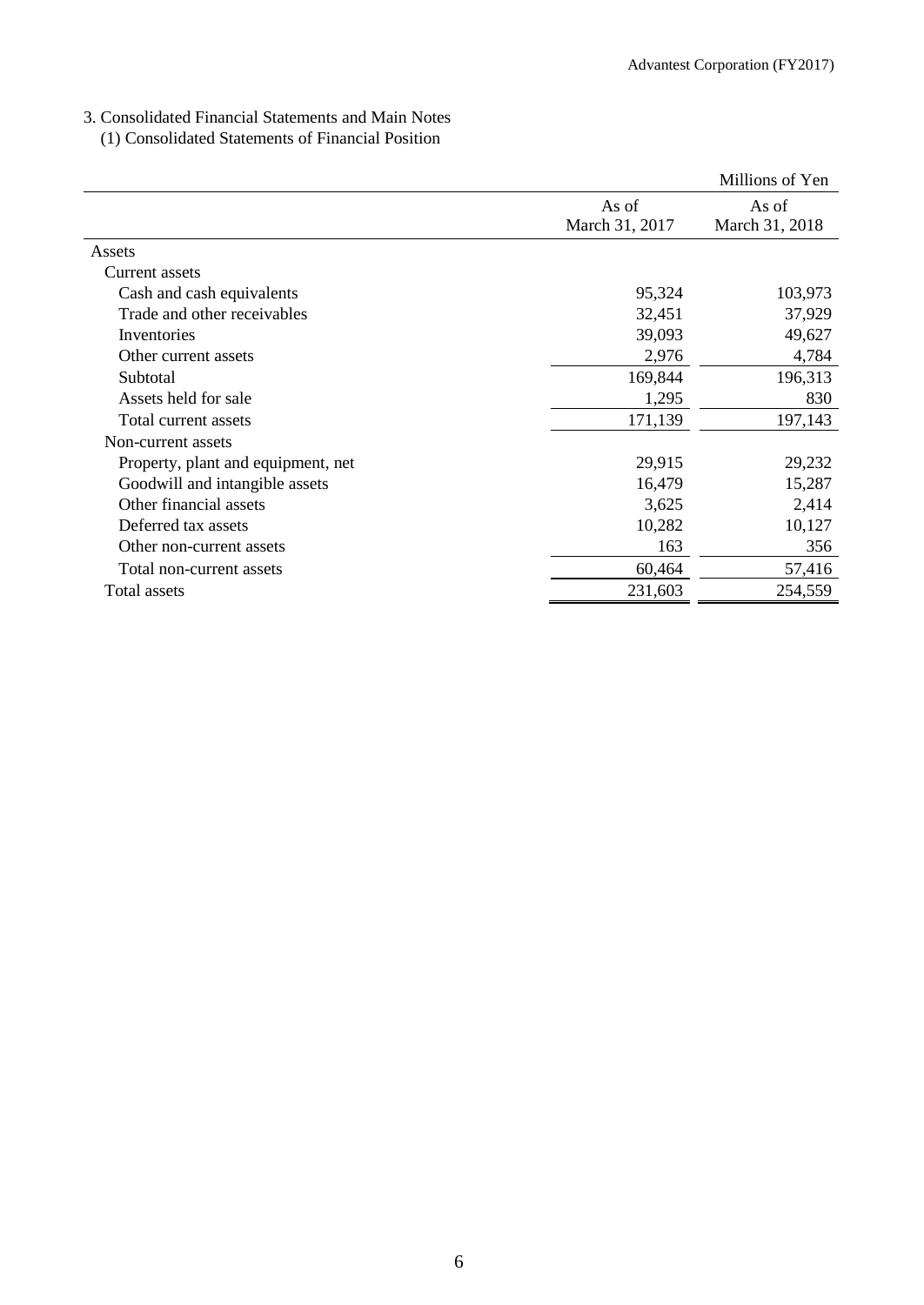|                                  | <b>Advantest Corporation (FY2017)</b> |                         |  |
|----------------------------------|---------------------------------------|-------------------------|--|
|                                  |                                       | Millions of Yen         |  |
|                                  | As of<br>March 31, 2017               | As of<br>March 31, 2018 |  |
| Liabilities and Equity           |                                       |                         |  |
| Liabilities                      |                                       |                         |  |
| <b>Current liabilities</b>       |                                       |                         |  |
| Trade and other payables         | 28,489                                | 43,258                  |  |
| <b>Bonds</b>                     | 15,000                                | 29,872                  |  |
| Income tax payables              | 1,927                                 | 4,247                   |  |
| Provisions                       | 1,643                                 | 3,042                   |  |
| Other financial liabilities      | 626                                   | 554                     |  |
| Other current liabilities        | 3,749                                 | 6,224                   |  |
| <b>Total current liabilities</b> | 51,434                                | 87,197                  |  |
| Non-current liabilities          |                                       |                         |  |
| <b>Bonds</b>                     | 29,745                                |                         |  |
| Other financial liabilities      | 39                                    |                         |  |
| Retirement benefit liabilities   | 38,865                                | 40,353                  |  |
| Deferred tax liabilities         | 420                                   | 1,099                   |  |
| Other non-current liabilities    | 1,583                                 | 1,300                   |  |
| Total non-current liabilities    | 70,652                                | 42,752                  |  |
| <b>Total liabilities</b>         | 122,086                               | 129,949                 |  |
| Equity                           |                                       |                         |  |
| Share capital                    | 32,363                                | 32,363                  |  |
| Share premium                    | 44,319                                | 43,466                  |  |
| Treasury shares                  | (86,039)                              | (77, 724)               |  |
| Retained earnings                | 113,676                               | 125,204                 |  |
| Other components of equity       | 5,198                                 | 1,301                   |  |
| Total equity attributable to     |                                       |                         |  |
| owners of the parent             | 109,517                               | 124,610                 |  |
| Total equity                     | 109,517                               | 124,610                 |  |
| Total liabilities and equity     | 231,603                               | 254,559                 |  |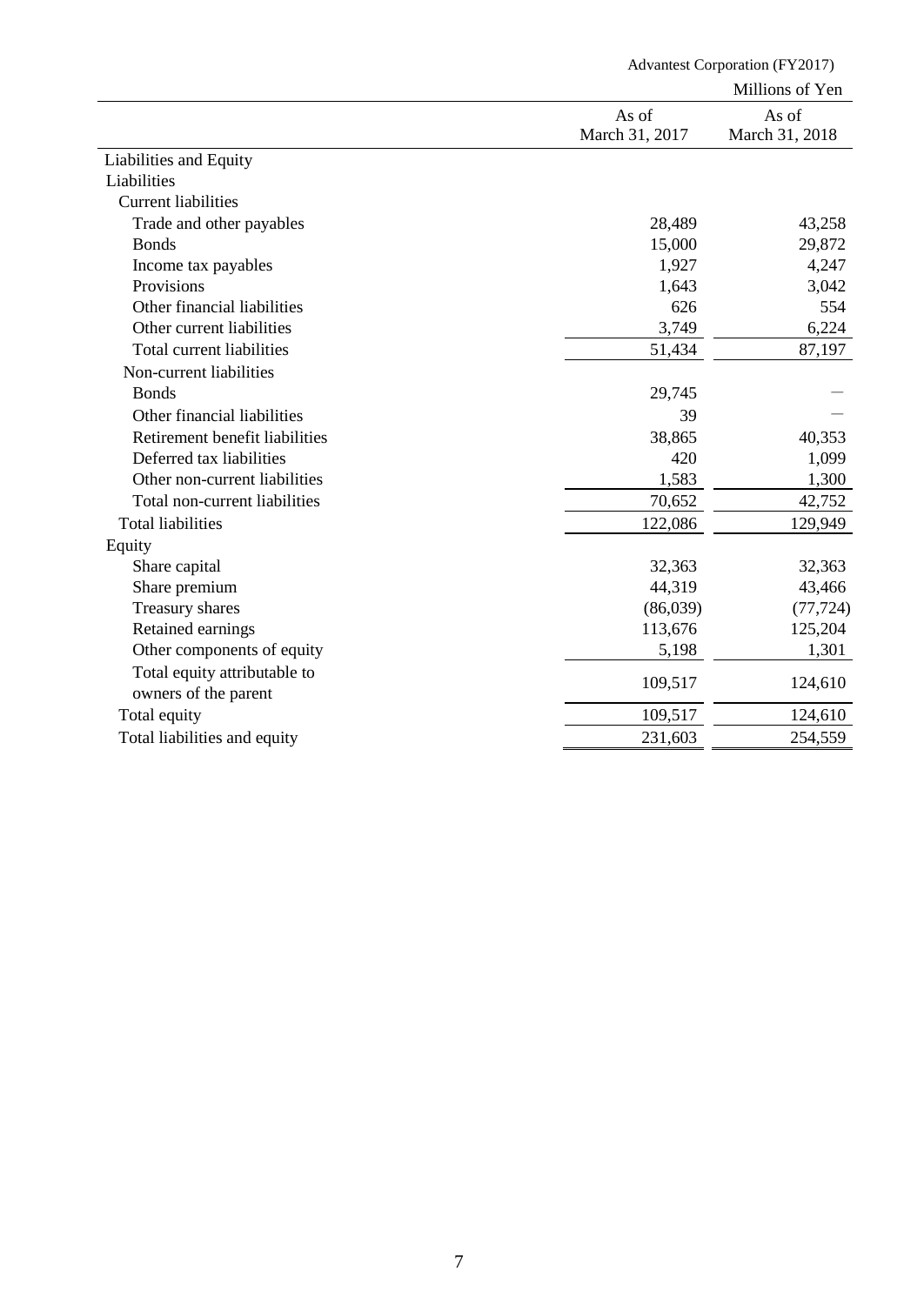## (2) Consolidated Statements of Profit or Loss and Consolidated Statements of Comprehensive Income

## Consolidated Statements of Profit or Loss

|                                                 |                                     | Millions of Yen                     |
|-------------------------------------------------|-------------------------------------|-------------------------------------|
|                                                 | Fiscal year ended<br>March 31, 2017 | Fiscal year ended<br>March 31, 2018 |
| Net sales                                       | 155,916                             | 207,223                             |
| Cost of sales                                   | (66, 176)                           | (100, 635)                          |
| Gross profit                                    | 89,740                              | 106,588                             |
| Selling, general and<br>administrative expenses | (76, 174)                           | (82, 645)                           |
| Other income                                    | 501                                 | 621                                 |
| Other expenses                                  | (162)                               | (77)                                |
| Operating income                                | 13,905                              | 24,487                              |
| Financial income                                | 1,344                               | 975                                 |
| Financial expenses                              | (227)                               | (1,180)                             |
| Income before income taxes                      | 15,022                              | 24,282                              |
| Income taxes                                    | (821)                               | (6,179)                             |
| Net income                                      | 14,201                              | 18,103                              |
| Net income attributable to:                     |                                     |                                     |
| Owners of the parent                            | 14,201                              | 18,103                              |
| Earnings per share:                             |                                     | Yen                                 |
| <b>Basic</b>                                    | 81.07                               | 101.94                              |
| Diluted                                         | 73.95                               | 92.69                               |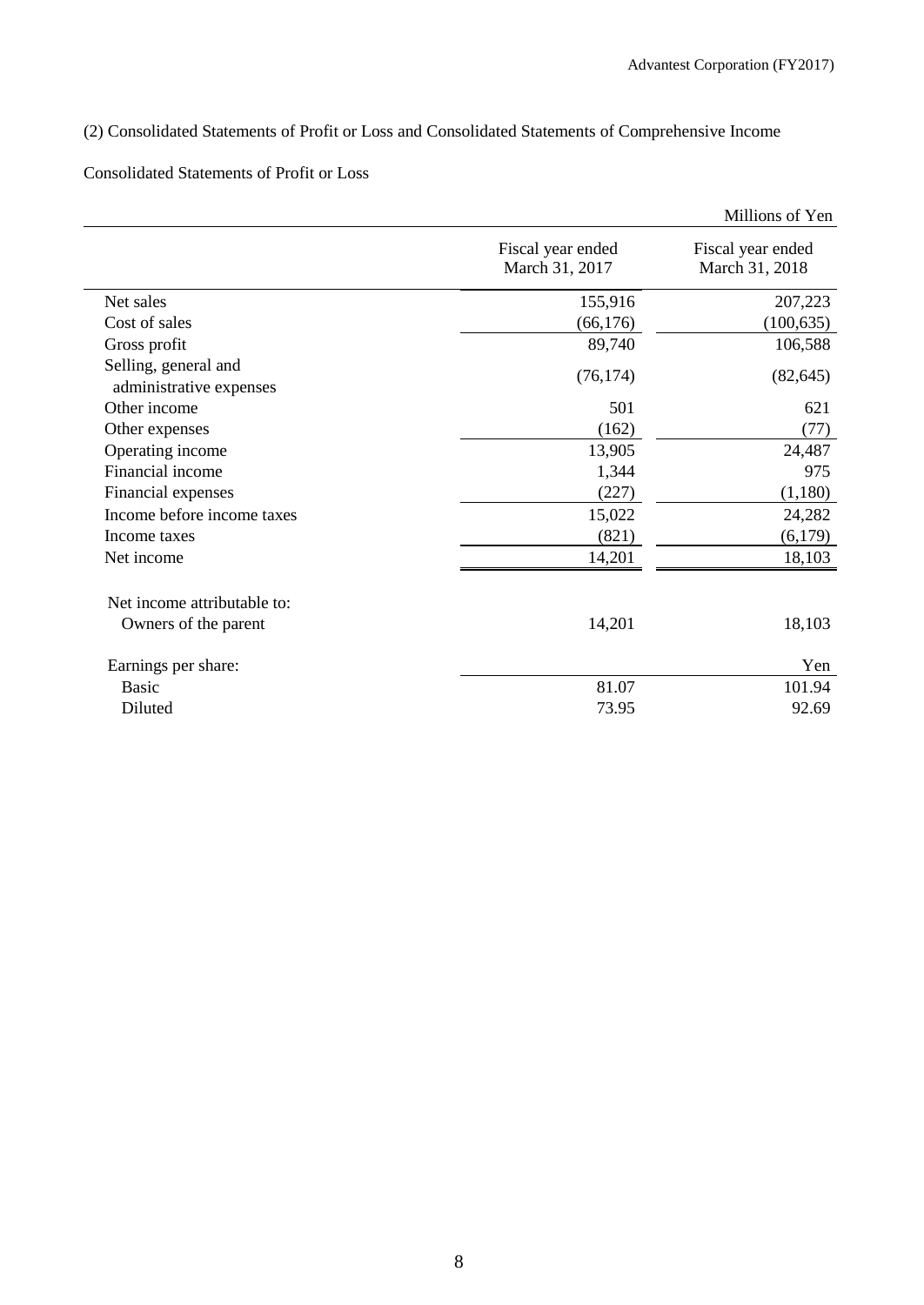# Consolidated Statements of Comprehensive Income

|                                                                  |                                     | Millions of Yen                     |
|------------------------------------------------------------------|-------------------------------------|-------------------------------------|
|                                                                  | Fiscal year ended<br>March 31, 2017 | Fiscal year ended<br>March 31, 2018 |
| Net income                                                       | 14,201                              | 18,103                              |
| Other comprehensive income (loss), net of tax                    |                                     |                                     |
| Items that will not be reclassified to profit or loss            |                                     |                                     |
| Remeasurements of defined benefit pension plans                  | 2,918                               | 1,024                               |
| Items that may be subsequently reclassified to profit or loss    |                                     |                                     |
| Exchange differences on translation of foreign operations        | (1,381)                             | (3,257)                             |
| Net change in fair values of available-for-sale financial assets | 406                                 | (640)                               |
| Total other comprehensive income (loss)                          | 1,943                               | (2, 873)                            |
| Total comprehensive income for the year                          | 16,144                              | 15,230                              |
| Comprehensive income attributable to:                            |                                     |                                     |
| Owners of the parent                                             | 16,144                              | 15,230                              |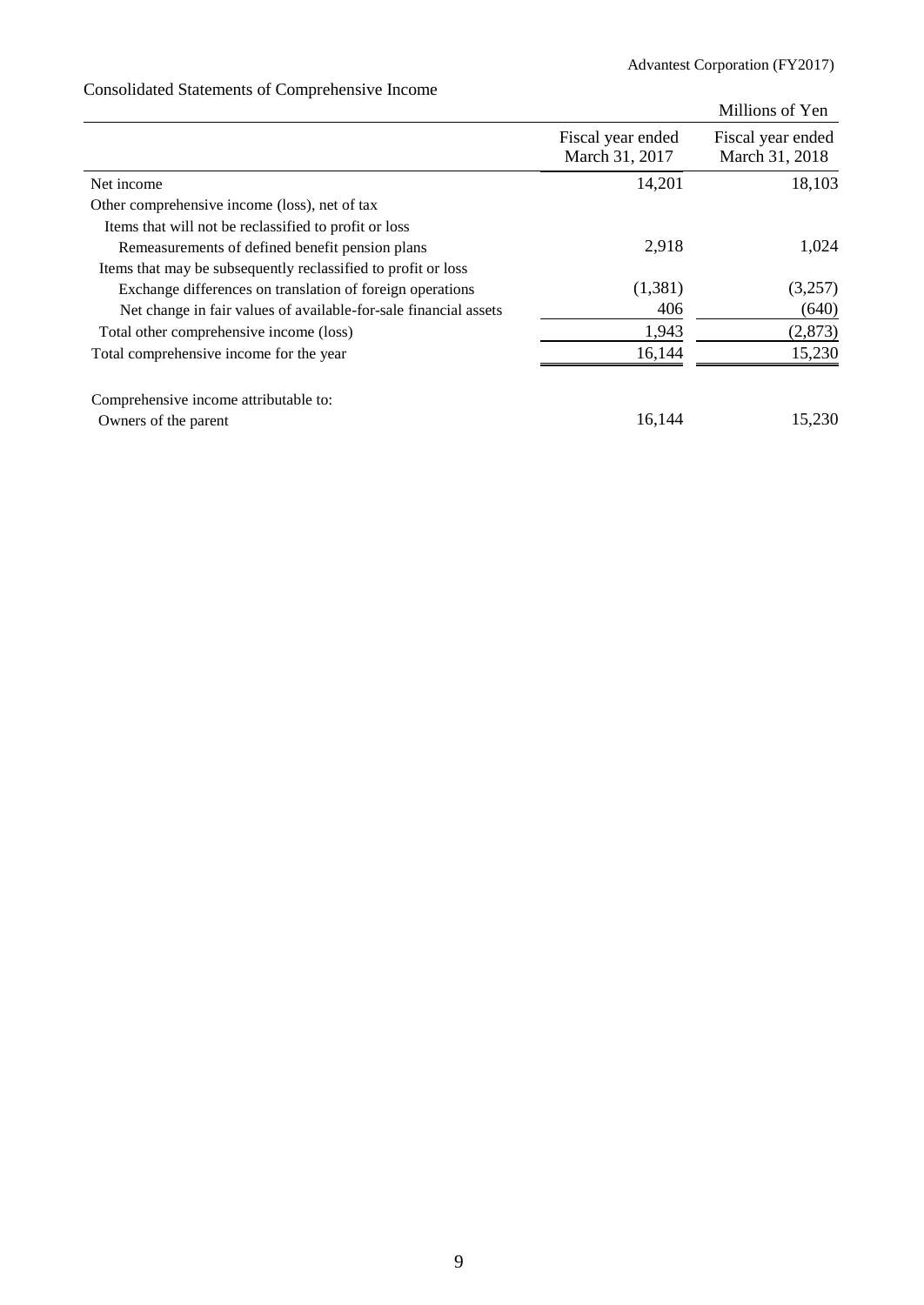# (3) Consolidated Statements of Changes in Equity

|                                                                                                          |                  |                    |                                             |                      |                             |                                      | Millions of Yen                      |
|----------------------------------------------------------------------------------------------------------|------------------|--------------------|---------------------------------------------|----------------------|-----------------------------|--------------------------------------|--------------------------------------|
|                                                                                                          |                  |                    | Equity attributable to owners of the parent |                      |                             |                                      |                                      |
|                                                                                                          |                  |                    |                                             |                      | Other                       |                                      |                                      |
|                                                                                                          | Share<br>capital | Share<br>premium   | Treasury<br>shares                          | Retained<br>earnings | compone<br>nts of<br>equity | Total                                | Total<br>Equity                      |
| Balance at April 1, 2016<br>Net income                                                                   | 32,363           | 44,478             | (94, 585)                                   | 105,190<br>14,201    | 6,173                       | 93,619<br>14,201                     | 93,619<br>14,201                     |
| Other comprehensive<br>income (loss), net of tax                                                         |                  |                    |                                             |                      | 1,943                       | 1,943                                | 1,943                                |
| Total comprehensive income<br>for the year                                                               |                  |                    |                                             | 14,201               | 1,943                       | 16,144                               | 16,144                               |
| Purchase of treasury shares<br>Disposal of treasury shares<br>Dividends<br>Share-based payments<br>Other |                  | (868)<br>682<br>27 | (2)<br>8,548                                | (4,611)<br>(4,022)   |                             | (2)<br>3,069<br>(4,022)<br>682<br>27 | (2)<br>3,069<br>(4,022)<br>682<br>27 |
| Transfer from other<br>components of equity to<br>retained earnings                                      |                  |                    |                                             | 2,918                | (2,918)                     |                                      |                                      |
| Total transactions with the<br>owners                                                                    |                  | (159)              | 8,546                                       | (5,715)              | (2,918)                     | (246)                                | (246)                                |
| Balance at March 31, 2017<br>Net income                                                                  | 32,363           | 44,319             | (86,039)                                    | 113,676<br>18,103    | 5,198                       | 109,517<br>18,103                    | 109,517<br>18,103                    |
| Other comprehensive<br>income (loss), net of tax                                                         |                  |                    |                                             |                      | (2,873)                     | (2,873)                              | (2,873)                              |
| Total comprehensive income<br>for the year                                                               |                  |                    |                                             | 18,103               | (2,873)                     | 15,230                               | 15,230                               |
| Purchase of treasury shares<br>Disposal of treasury shares<br>Dividends<br>Share-based payments          |                  | (950)<br>85        | (2)<br>8,317                                | (3,880)<br>(3,719)   |                             | (2)<br>3,487<br>(3,719)<br>85        | (2)<br>3,487<br>(3,719)<br>85        |
| Other<br>Transfer from other<br>components of equity to<br>retained earnings                             |                  | 12                 |                                             | 1,024                | (1,024)                     | 12                                   | 12                                   |
| Total transactions with the<br>owners                                                                    |                  | (853)              | 8,315                                       | (6, 575)             | (1,024)                     | (137)                                | (137)                                |
| Balance at March 31, 2018                                                                                | 32,363           | 43,466             | (77, 724)                                   | 125,204              | 1,301                       | 124,610                              | 124,610                              |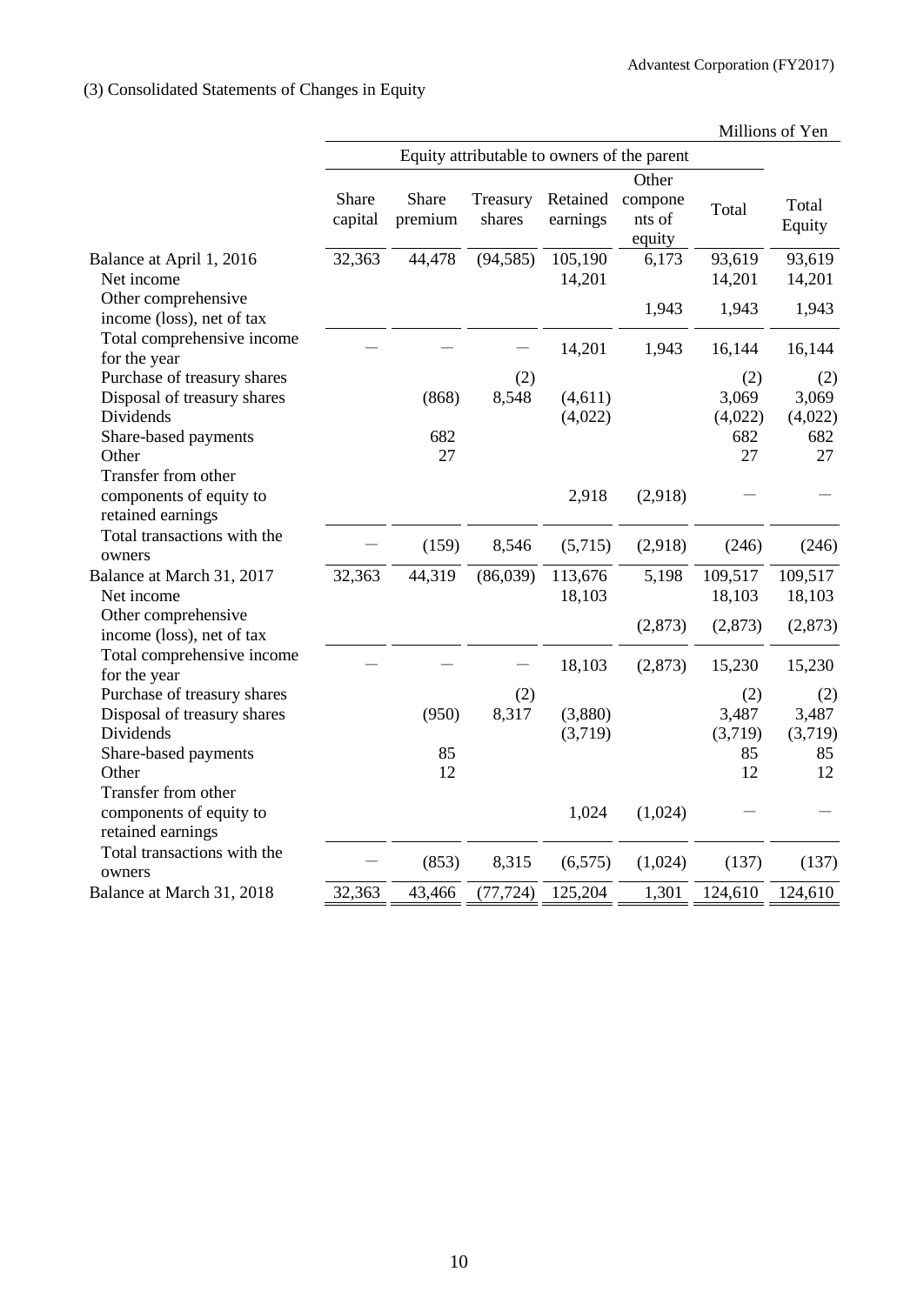(4)Consolidated Statements of Cash Flows

|                                                                     |                   | Millions of Yen   |
|---------------------------------------------------------------------|-------------------|-------------------|
|                                                                     | Fiscal year ended | Fiscal year ended |
|                                                                     | March 31, 2017    | March 31, 2018    |
|                                                                     |                   |                   |
| Cash flows from operating activities:<br>Income before income taxes | 15,022            | 24,282            |
| Adjustments to reconcile income before income taxes                 |                   |                   |
| to net cash provided by (used in) operating activities:             |                   |                   |
| Depreciation and amortization                                       | 5,158             | 5,024             |
| Shared-based payment expense                                        | 682               | 85                |
| Gain on sales of available-for-sale financial assets                |                   |                   |
|                                                                     | (250)             | (519)             |
| Changes in assets and liabilities:                                  |                   |                   |
| Trade and other receivables                                         | (4,618)           | (5,937)           |
| Inventories                                                         | (5,268)           | (10, 479)         |
| Trade and other payables                                            | 6,403             | 14,486            |
| Warranty provisions                                                 | (67)              | 1,400             |
| Retirement benefit liabilities                                      | 1,491             | 1,553             |
| Other                                                               | (36)              | 1,233             |
| Subtotal                                                            | 18,517            | 31,128            |
| Interest and dividends received                                     | 267               | 497               |
| Interest paid                                                       | (95)              | (48)              |
| Income taxes paid                                                   | (2,856)           | (3,323)           |
| Net cash provided by (used in) operating activities                 | 15,833            | 28,254            |
| Cash flows from investing activities:                               |                   |                   |
| Proceeds from sale of available-for-sale financial assets           | 653               | 883               |
| Purchases of available-for-sale financial assets                    |                   | (216)             |
| Proceeds from sale of property, plant and equipment                 | 190               | 1,882             |
| Purchases of property, plant and equipment                          | (4,018)           | (4, 121)          |
| Purchases of intangible assets                                      | (391)             | (607)             |
| Other                                                               | 45                | (150)             |
|                                                                     |                   |                   |
| Net cash provided by (used in) investing activities                 | (3,521)           | (2,329)           |
| Cash flows from financing activities:                               |                   |                   |
| Proceeds from disposal of treasury shares                           | 3,063             | 3,493             |
| Redemption of bonds                                                 |                   | (15,000)          |
| Dividends paid                                                      | (4,016)           | (3,718)           |
| Other                                                               | (49)              | (12)              |
| Net cash provided by (used in) financing activities                 | (1,002)           | (15,237)          |
|                                                                     |                   |                   |
| Net effect of exchange rate changes on cash and cash equivalents    | (1,416)           | (2,039)           |
| Net change in cash and cash equivalents                             | 9,894             | 8,649             |
| Cash and cash equivalents at beginning of period                    | 85,430            | 95,324            |
| Cash and cash equivalents at end of period                          | 95,324            | 103,973           |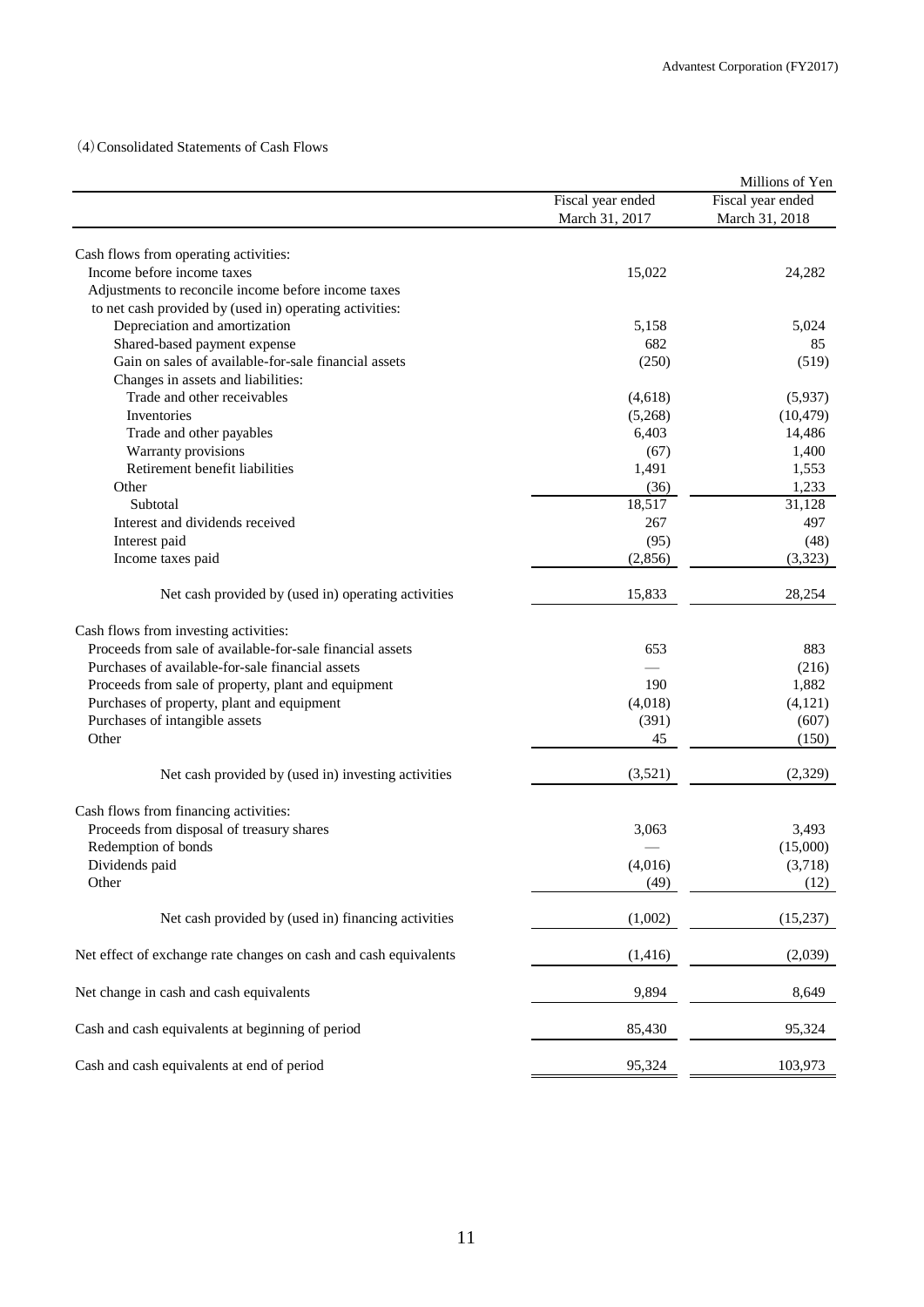## (5) Notes to the Consolidated Financial Statements

## (Notes on Going Concern): None

## (Segment Information)

## 1. Operating Segment Information

### Fiscal year ended March 31, 2017 Millions of Yen

|                                                                                                | Semiconductor<br>and Component<br><b>Test System</b><br><b>Business</b> | Mechatronics<br>System<br><b>Business</b> | Services,<br>Support and<br>Others | Elimination<br>and Corporate | Consolidated |
|------------------------------------------------------------------------------------------------|-------------------------------------------------------------------------|-------------------------------------------|------------------------------------|------------------------------|--------------|
| Net sales                                                                                      |                                                                         |                                           |                                    |                              |              |
| Net sales to unaffiliated customers                                                            | 101,262                                                                 | 25,158                                    | 29,496                             |                              | 155,916      |
| Inter-segment sales                                                                            | 4                                                                       | 34                                        |                                    | (38)                         |              |
| Total                                                                                          | 101,266                                                                 | 25,192                                    | 29,496                             | (38)                         | 155,916      |
| Segment income (loss)<br>(operating income (loss) before share<br>option compensation expense) | 16,652                                                                  | (1,529)                                   | 4,817                              | (5,353)                      | 14,587       |
| Adjustment:<br>Share option compensation expense                                               |                                                                         |                                           |                                    |                              | (682)        |
| Operating income                                                                               |                                                                         |                                           |                                    |                              | 13,905       |
| Financial income                                                                               |                                                                         |                                           |                                    |                              | 1,344        |
| Financial expenses                                                                             |                                                                         |                                           |                                    |                              | (227)        |
| Income before income taxes                                                                     |                                                                         |                                           |                                    |                              | 15,022       |

#### Fiscal year ended March 31, 2018 Millions of Yen Semiconductor and Component Test System Business Mechatronics System Business Services, Support and **Others** Elimination E<sup>LITHR</sup>and Corporate Consolidated Net sales Net sales to unaffiliated customers  $\begin{vmatrix} 140.864 & 35.893 & 30.466 \end{vmatrix}$   $\begin{vmatrix} -1 & 207.223 \end{vmatrix}$ Inter-segment sales  $\begin{vmatrix} 66 & -1 & -1 \end{vmatrix}$  (66) Total 140,930 35,893 30,466 (66) 207,223 Segment income (loss) (operating income (loss) before share option compensation expense) 28,917 (2,738) 4,197 (5,804) 24,572 Adjustment:  $S<sub>1</sub>$  -  $S<sub>2</sub>$  -  $S<sub>3</sub>$  -  $S<sub>4</sub>$  -  $S<sub>5</sub>$  -  $S<sub>6</sub>$  -  $S<sub>7</sub>$  -  $S<sub>8</sub>$  -  $S<sub>9</sub>$  -  $S<sub>1</sub>$  -  $S<sub>1</sub>$  -  $S<sub>1</sub>$  -  $S<sub>1</sub>$  -  $S<sub>1</sub>$  -  $S<sub>1</sub>$  -  $S<sub>1</sub>$  -  $S<sub>1</sub>$  - Operating income  $24.487$ Financial income  $\begin{vmatrix} -1 & -1 & -1 & -1 \\ -1 & -1 & -1 \end{vmatrix}$  975 Financial expenses  $(1,180)$ Income before income taxes  $24,282$

(Notes)

1. Advantest uses the operating income (loss) before share option compensation expense for management's analysis of business segment results.

2. Segment income (loss) is presented on the basis of operating income (loss) before share option compensation expense.

3. Inter-segment sales are based on market prices.

4. Adjustments to segment income in Corporate principally represent corporate general and administrative expenses and research and development expenses related to fundamental research activities that are not allocated to operating segments.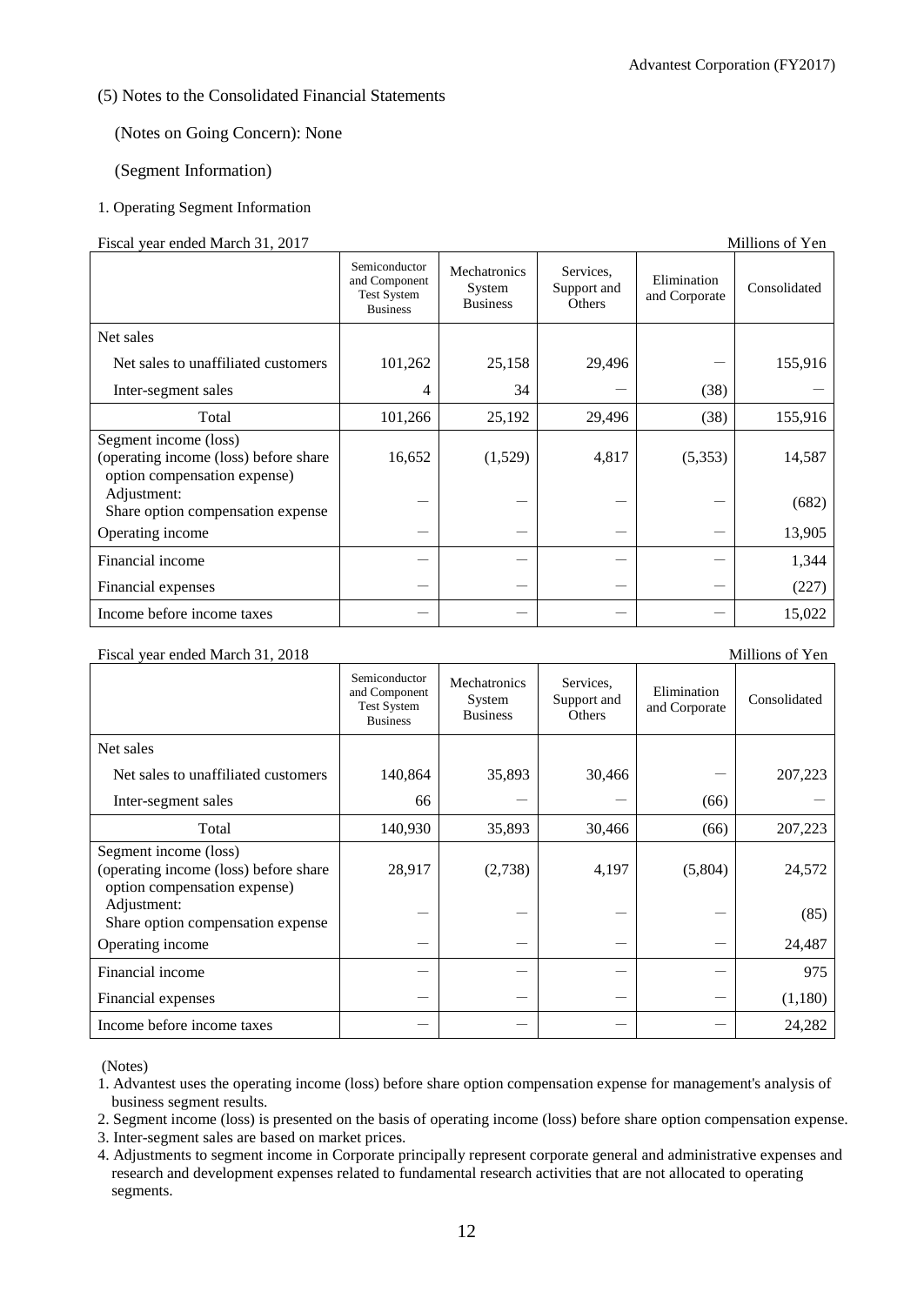## 2. Consolidated Net Sales by Geographical Areas

|          |                   | Millions of Yen   |
|----------|-------------------|-------------------|
|          | Fiscal year ended | Fiscal year ended |
|          | March 31, 2017    | March 31, 2018    |
|          |                   |                   |
| Japan    | 18,443            | 14,182            |
| Americas | 14,840            | 11,290            |
| Europe   | 8,510             | 7,689             |
| Asia     | 114,123           | 174,062           |
|          |                   |                   |
| Total    | 155,916           | 207,223           |

(Notes)

1. Net sales to unaffiliated customers are based on the customer's location.

2. Each of the segment includes primarily the following countries or regions:

- (1) Americas U.S.A., Canada
- 

(2) Europe Germany, France<br>
(3) Asia Taiwan, South Ko Taiwan, South Korea, China, Philippines

## (Per Share Information)

The basis of calculation of basic earnings per share and diluted earnings per share were as follows:

|                                                                                                                               | Fiscal year ended<br>March 31, 2017 | Fiscal year ended<br>March 31, 2018 |
|-------------------------------------------------------------------------------------------------------------------------------|-------------------------------------|-------------------------------------|
| Net income attributable to owners of the parent (Millions of<br>Yen)                                                          | 14,201                              | 18,103                              |
| Net income not attributable to owners of the parent<br>(Millions of Yen)                                                      |                                     |                                     |
| (Millions of<br>Net income to calculate basic earnings per share<br>Yen)                                                      | 14,201                              | 18,103                              |
| Dilutive effect of exercise of convertible bonds<br>(Millions of Yen)                                                         | 127                                 | 127                                 |
| Net income to calculate diluted earnings per share (Millions of<br>Yen)                                                       | 14,328                              | 18,230                              |
| Weighted average number of ordinary shares—basic                                                                              | 175,180,404                         | 177,580,557                         |
| Dilutive effect of exercise of share options                                                                                  | 368,002                             | 803,645                             |
| Dilutive effect of exercise of convertible bonds                                                                              | 18,213,830                          | 18,304,961                          |
| Weighted average number of ordinary shares—diluted                                                                            | 193,762,236                         | 196,689,163                         |
| Basic earnings per share (Yen)                                                                                                | 81.07                               | 101.94                              |
| Diluted earnings per share (Yen)                                                                                              | 73.95                               | 92.69                               |
| Financial Instruments not included in the calculation of diluted<br>earnings per share because they have anti-dilutive effect | Certain share options               | Certain share options               |

(Significant Subsequent Events): None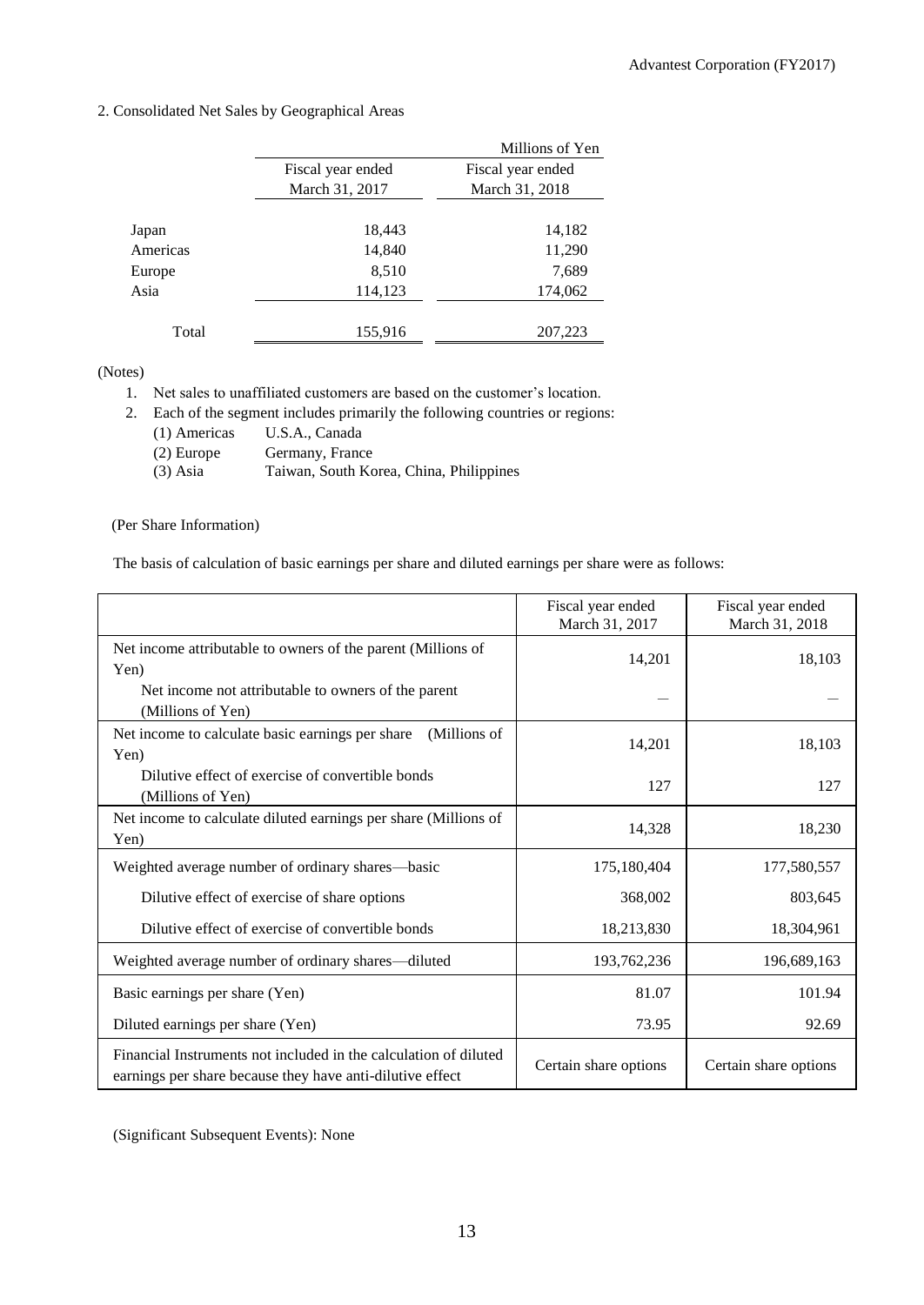

## Change in Directors and Executive Officers (To be effective on June 27, 2018)

## 1. Nominees for Directors (excluding Directors who are Audit and Supervisory Committee members)

| Director<br>Director<br>Director<br>Director<br>Director | Yoshiaki Yoshida<br>Osamu Karatsu<br>Seiichi Yoshikawa<br>Sae Bum Myung |
|----------------------------------------------------------|-------------------------------------------------------------------------|
|                                                          | Hans-Juergen Wagner                                                     |
| Director                                                 | Soichi Tsukakoshi                                                       |

 Mr. Yoshida is to be elected as Representative Director at the extraordinary meeting of the board of directors meeting to be held on June 27, 2018 after the  $76<sup>th</sup>$  ordinary general meeting of shareholders of Advantest Corporation.

2. Nominee for Director who is an Audit and Supervisory Committee member

Director who is an Audit and Supervisory Committee member Tsuneko Murata

(to be newly elected)

Mr. Hagio is to resign after the 76<sup>th</sup> ordinary general meeting of shareholders of Advantest Corporation.

3. Nominees for Executive Officers

| President and CEO        | Yoshiaki Yoshida          |                       |
|--------------------------|---------------------------|-----------------------|
| Corporate Vice President | Sae Bum Myung             |                       |
| Manage Executive Officer | Hans-Juergen Wagner       |                       |
| Manage Executive Officer | Soichi Tsukakoshi         |                       |
| Manage Executive Officer | Satoru Nagumo             |                       |
| Manage Executive Officer | Koichi Tsukui             |                       |
| Manage Executive Officer | Keith Hardwick            |                       |
| Manage Executive Officer | Douglas Lefever           |                       |
| Manage Executive Officer | Shunsuke Kato             |                       |
| Manage Executive Officer | Atsushi Fujita            |                       |
| <b>Executive Officer</b> | Toshiyuki Okayasu         |                       |
| <b>Executive Officer</b> | CH Wu                     |                       |
| Executive Officer        | Kazuhiro Yamashita        |                       |
| <b>Executive Officer</b> | Isao Sasaki               |                       |
| Executive Officer        | Kimiya Sakamoto           |                       |
| <b>Executive Officer</b> | Yong Xu                   |                       |
| <b>Executive Officer</b> | Michael Stichlmair        |                       |
| <b>Executive Officer</b> | Juergen Serrer            |                       |
| <b>Executive Officer</b> | Toshio Goto               |                       |
| Executive Officer        | Jinhee Lee                |                       |
| <b>Executive Officer</b> | Suan Seng Sim (Ricky Sim) |                       |
| <b>Executive Officer</b> | Yasuo Mihashi             |                       |
| <b>Executive Officer</b> | Akira Ono                 | (to be newly elected) |
| <b>Executive Officer</b> | Sanjeev Mohan             | (to be newly elected) |
|                          |                           |                       |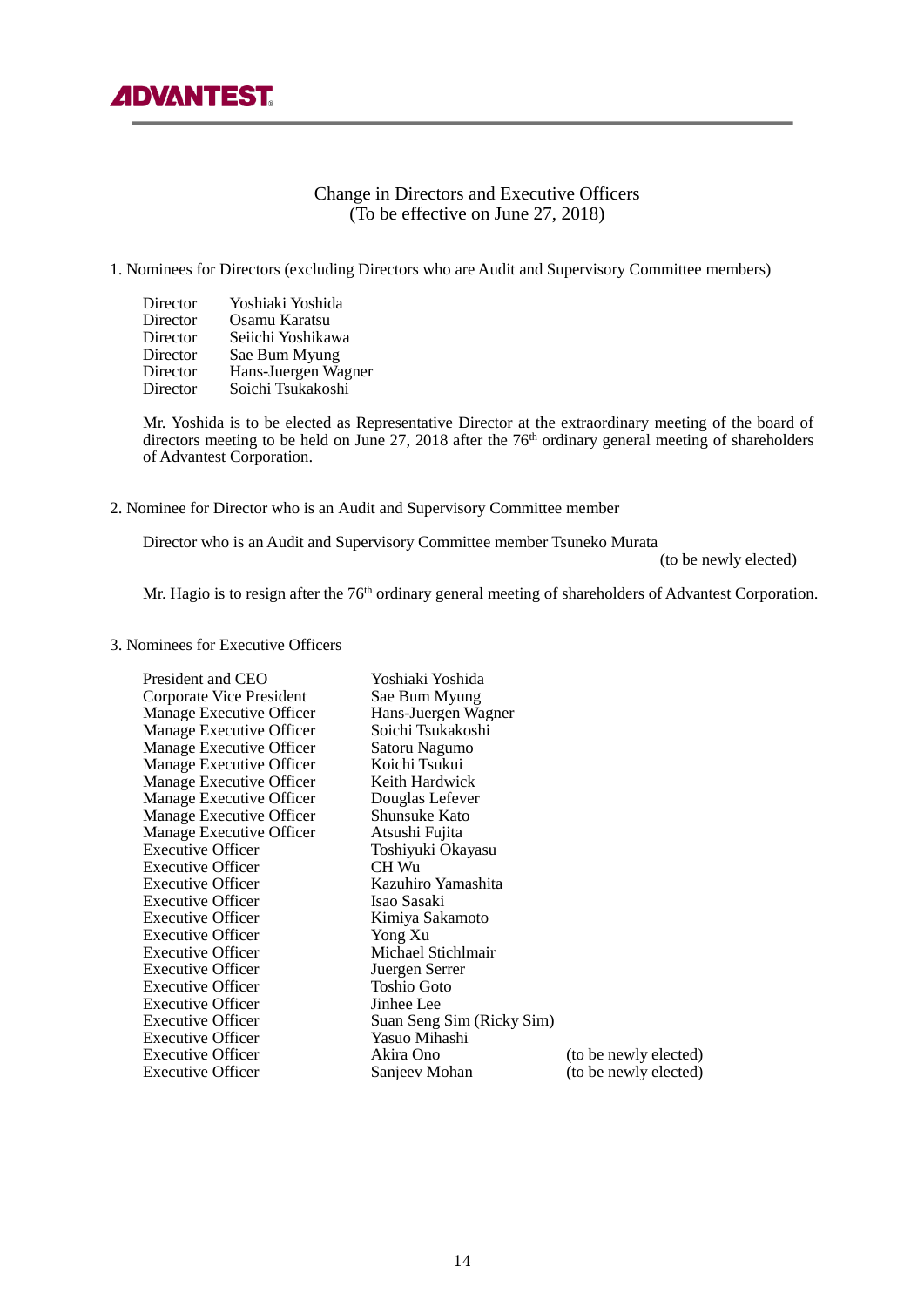

4. Expiration of term of office of Executive Officers

Executive Officer Masuhiro Yamada (to be elected as Adviser)

Nominee for New Director who is an Audit and Supervisory Committee member (Biography)

Tsuneko Murata (Date of Birth: September 27, 1958)

| Mar. 1982 | Graduated from School of Law, Kyoto University                                 |
|-----------|--------------------------------------------------------------------------------|
| Apr. 1982 | Joined Matsushita Electric Industrial Company, Ltd.                            |
|           | (MEI; currently Panasonic Corporation)                                         |
| May. 2005 | General Manager, Legal Affairs Department of Panasonic System Solutions        |
|           | Company of MEI                                                                 |
| Apr. 2007 | Senior Councilor & General Manager, Legal Affairs & CSR Department of Home     |
|           | Appliances Company of MEI                                                      |
| Jun. 2008 | Board of Director, Panasonic Appliances Safety Service Co., Ltd.               |
|           | $(\text{retired on Jan. } 2010)$                                               |
| Feb. 2010 | Director for Lifelong Learning Policy, Ministry of Education, Culture, Sports, |
|           | Science & Technology Japan (retired on Mar. 2012)                              |
| Jul. 2013 | Senior Councilor, Corporate Legal Affairs Division of Panasonic Corporation    |
|           | $(\text{retried on Sep. } 2013)$                                               |
| Jan. 2014 | Executive Director, Japan Pension Service (retired on Dec. 2015)               |
| Jan. 2016 | Auditor, Japan Pension Service (retired on Dec. 2017)                          |
|           |                                                                                |

Nominees for New Executive Officers (Biography)

Akira Ono (Date of Birth: June 29, 1961)

- Mar. 1985 Graduated from School of Economics, Rikkyo University
- Apr. 1985 Joined Advantest Corporation
- Jun. 2007 Senior Vice President, Corporate Relation Group
- Oct. 2009 Manager, Operation Department, Design Management Division
- May. 2012 Manager, Sales Administration & Business Support Division
- Jun. 2015 Senior Vice President, Production Group
- Jun. 2017 Manager, Human Resource Department, Corporate Administration Group (present position)

Sanjeev Mohan (Date of Birth: January 12, 1973)

- Jul. 1994 Graduated from Department of Electrical Engineer, The University of Texas at Austin
- Jan. 1998 Joined Hewlett-Packard Company
- Jun. 2014 Sales & Support SVP, Advantest America, Inc. (present position)